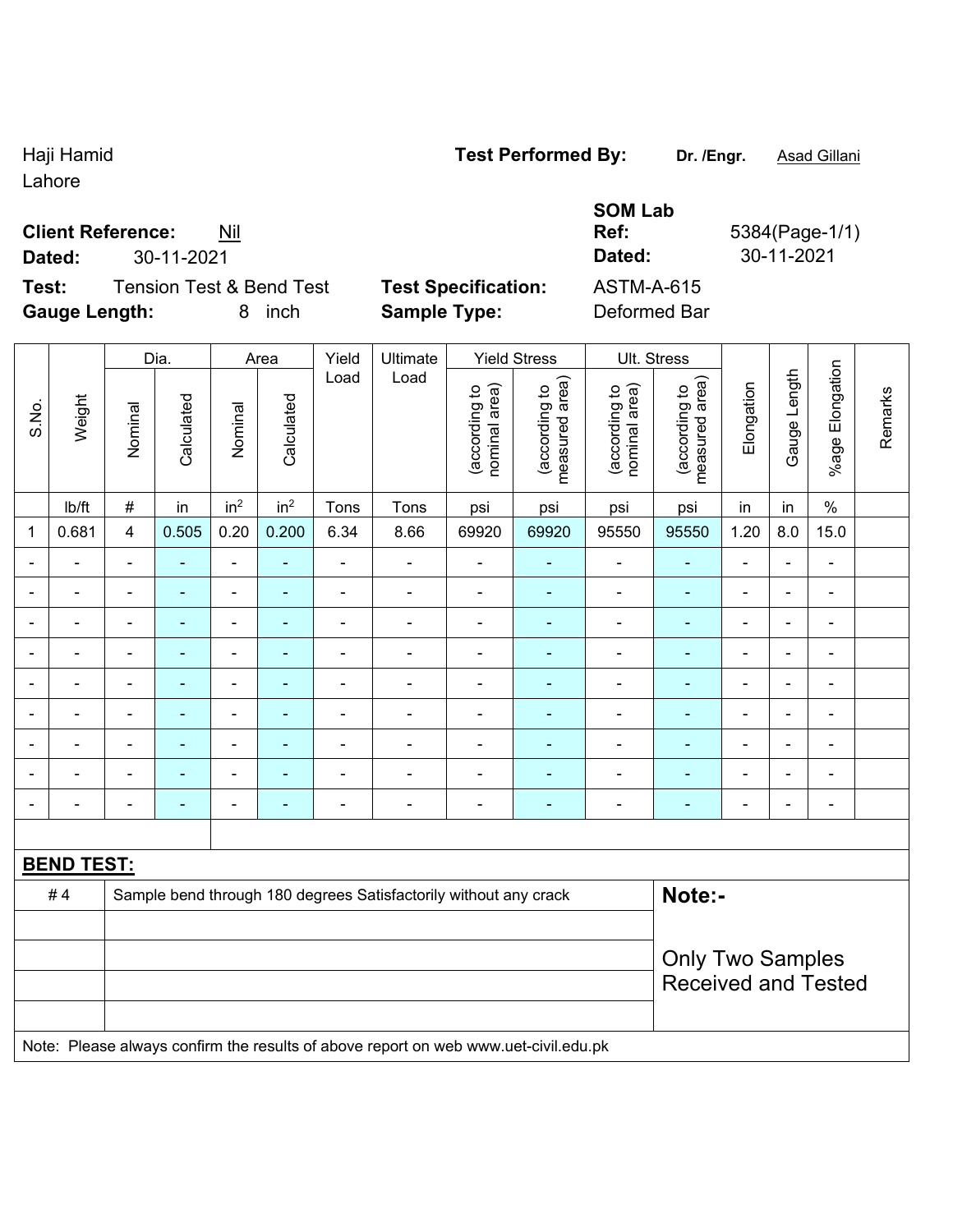Tahir Mehmood **Test Performed By: Dr. /Engr.** Asad Gillani

CE New Lahore city,(Construction Of 12-Nos Homes Ph.-IV,New lahore City)

## **Client Reference:** NLC/CE/Const/013

**Test:** Tension Test & Bend Test **Test Specification:** ASTM-A-615 **Gauge Length:** 8 inch **Sample Type:** Deformed Bar ( Amreli Steel )

**SOM Lab Ref:** 5385(Page-1/1) **Dated:** 29-11-2021 **Dated:** 30-11-2021

|                |                   |                | Dia.           |                 | Area            | Yield                                                            | Ultimate                                                                            |                                | <b>Yield Stress</b>             |                                | Ult. Stress                     |                |                |                          |         |
|----------------|-------------------|----------------|----------------|-----------------|-----------------|------------------------------------------------------------------|-------------------------------------------------------------------------------------|--------------------------------|---------------------------------|--------------------------------|---------------------------------|----------------|----------------|--------------------------|---------|
| S.No.          | Weight            | Nominal        | Calculated     | Nominal         | Calculated      | Load                                                             | Load                                                                                | nominal area)<br>(according to | (according to<br>measured area) | nominal area)<br>(according to | measured area)<br>(according to | Elongation     | Gauge Length   | %age Elongation          | Remarks |
|                | lb/ft             | #              | in             | in <sup>2</sup> | in <sup>2</sup> | Tons                                                             | Tons                                                                                | psi                            | psi                             | psi                            | psi                             | in             | in             | $\frac{0}{0}$            |         |
| 1              | 1.503             | 6              | 0.750          | 0.44            | 0.442           | 15.82                                                            | 20.80                                                                               | 79300                          | 78940                           | 104230                         | 103760                          | 1.30           | 8.0            | 16.3                     |         |
| $\overline{2}$ | 1.497             | 6              | 0.748          | 0.44            | 0.440           | 15.77                                                            | 20.76                                                                               | 79050                          | 79050                           | 104080                         | 104080                          | 1.10           | 8.0            | 13.8                     |         |
| 3              | 0.609             | $\overline{4}$ | 0.477          | 0.20            | 0.179           | 6.32                                                             | 7.46                                                                                | 69700                          | 77870                           | 82290                          | 91940                           | 1.10           | 8.0            | 13.8                     |         |
| 4              | 0.612             | 4              | 0.479          | 0.20            | 0.180           | 6.44                                                             | 7.59                                                                                | 71040                          | 78940                           | 83750                          | 93050                           | 1.10           | 8.0            | 13.8                     |         |
|                | $\blacksquare$    | $\blacksquare$ | $\blacksquare$ | ÷,              |                 | ä,                                                               | $\blacksquare$                                                                      | $\blacksquare$                 | $\blacksquare$                  | $\overline{\phantom{a}}$       | ٠                               | $\blacksquare$ | $\blacksquare$ | $\blacksquare$           |         |
|                | ä,                | $\blacksquare$ | ۰              | ÷,              | ۰               | $\blacksquare$                                                   | $\blacksquare$                                                                      | $\blacksquare$                 | $\overline{\phantom{a}}$        |                                | $\blacksquare$                  | $\blacksquare$ | $\blacksquare$ | $\overline{\phantom{a}}$ |         |
|                | $\blacksquare$    | ä,             | ÷,             | ۰               | ۰               | ä,                                                               | $\blacksquare$                                                                      | $\overline{a}$                 | $\blacksquare$                  | $\blacksquare$                 | Ξ                               | $\blacksquare$ | $\blacksquare$ | ÷,                       |         |
|                |                   |                | ۰              | ۰               |                 |                                                                  |                                                                                     |                                | ٠                               | ä,                             | ٠                               |                |                | $\blacksquare$           |         |
|                |                   |                |                | ۰               |                 |                                                                  |                                                                                     |                                |                                 |                                | $\blacksquare$                  |                |                |                          |         |
|                |                   |                |                | -               |                 |                                                                  | $\overline{\phantom{0}}$                                                            | Ē,                             | $\blacksquare$                  | -                              | ÷                               | $\blacksquare$ |                | $\blacksquare$           |         |
|                |                   |                |                |                 |                 |                                                                  |                                                                                     |                                |                                 |                                |                                 |                |                |                          |         |
|                | <b>BEND TEST:</b> |                |                |                 |                 |                                                                  |                                                                                     |                                |                                 |                                |                                 |                |                |                          |         |
|                | #6                |                |                |                 |                 |                                                                  | Sample bend through 180 degrees Satisfactorily without any crack                    |                                |                                 |                                | Note:-                          |                |                |                          |         |
|                | #4                |                |                |                 |                 | Sample bend through 180 degrees Satisfactorily without any crack |                                                                                     |                                |                                 |                                |                                 |                |                |                          |         |
|                |                   |                |                |                 |                 |                                                                  |                                                                                     |                                |                                 |                                | <b>Only Six Samples</b>         |                |                |                          |         |
|                |                   |                |                |                 |                 |                                                                  |                                                                                     |                                |                                 |                                | <b>Received and Tested</b>      |                |                |                          |         |
|                |                   |                |                |                 |                 |                                                                  |                                                                                     |                                |                                 |                                |                                 |                |                |                          |         |
|                |                   |                |                |                 |                 |                                                                  | Note: Please always confirm the results of above report on web www.uet-civil.edu.pk |                                |                                 |                                |                                 |                |                |                          |         |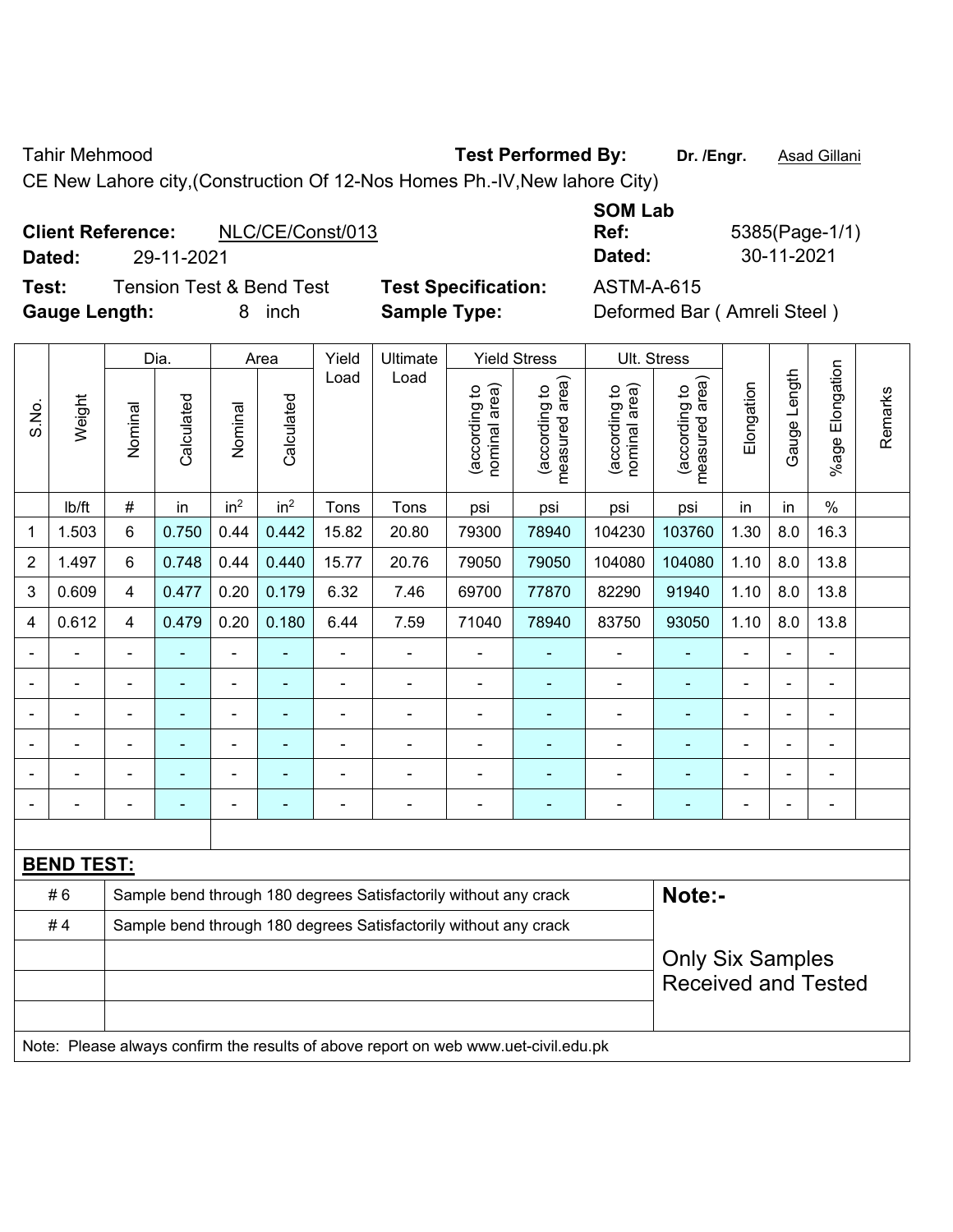Husnain Kareemain **Test Performed By:** Dr. /Engr. **Asad Gillani** 

Lahore.(Project: Rahim Yar Khan Beacon House School)

## **Client Reference:** Nil

**Test:** Tension Test & Bend Test **Test Specification:** ASTM-A-615 **Gauge Length:** 8 inch **Sample Type:** Deformed Bar

**SOM Lab Ref:** 5386(Page-1/1) **Dated:** 30-11-2021 **Dated:** 30-11-2021

|                |                   |                                                                  | Dia.           |                 | Area            | Yield          | Ultimate                                                                            |                                | <b>Yield Stress</b>             | Ult. Stress                    |                                                       |                |              |                       |         |
|----------------|-------------------|------------------------------------------------------------------|----------------|-----------------|-----------------|----------------|-------------------------------------------------------------------------------------|--------------------------------|---------------------------------|--------------------------------|-------------------------------------------------------|----------------|--------------|-----------------------|---------|
| S.No.          | Weight            | Nominal                                                          | Calculated     | Nominal         | Calculated      | Load           | Load                                                                                | nominal area)<br>(according to | (according to<br>measured area) | nominal area)<br>(according to | (according to<br>measured area)                       | Elongation     | Gauge Length | Elongation<br>$%$ age | Remarks |
|                | lb/ft             | $\#$                                                             | in             | in <sup>2</sup> | in <sup>2</sup> | Tons           | Tons                                                                                | psi                            | psi                             | psi                            | psi                                                   | in             | in           | $\frac{0}{0}$         |         |
| $\mathbf{1}$   | 1.468             | 6                                                                | 0.741          | 0.44            | 0.431           | 13.02          | 21.17                                                                               | 65250                          | 66610                           | 106130                         | 108340                                                | 1.30           | 8.0          | 16.3                  |         |
| $\overline{2}$ | 1.520             | 6                                                                | 0.754          | 0.44            | 0.447           | 13.56          | 21.81                                                                               | 67960                          | 66890                           | 109340                         | 107630                                                | 1.50           | 8.0          | 18.8                  |         |
| 3              | 0.636             | 4                                                                | 0.488          | 0.20            | 0.187           | 5.98           | 9.25                                                                                | 65990                          | 70570                           | 101960                         | 109040                                                | 1.00           | 8.0          | 12.5                  |         |
| 4              | 0.635             | 4                                                                | 0.488          | 0.20            | 0.187           | 6.01           | 9.19                                                                                | 66320                          | 70930                           | 101390                         | 108440                                                | 1.10           | 8.0          | 13.8                  |         |
|                | ÷,                | $\frac{1}{2}$                                                    | $\blacksquare$ | $\blacksquare$  | ä,              | $\blacksquare$ | $\blacksquare$                                                                      | $\blacksquare$                 | $\blacksquare$                  | $\overline{\phantom{a}}$       | $\blacksquare$                                        | $\blacksquare$ | ÷.           | $\blacksquare$        |         |
|                | ä,                | $\blacksquare$                                                   | ä,             | $\blacksquare$  | $\blacksquare$  | ä,             | ä,                                                                                  | ÷,                             | ÷,                              | ä,                             | ÷                                                     | L,             |              | $\blacksquare$        |         |
|                |                   |                                                                  |                |                 |                 | ä,             | ÷                                                                                   | ä,                             |                                 | ÷,                             | ÷,                                                    |                |              |                       |         |
|                |                   | $\blacksquare$                                                   |                | $\overline{a}$  |                 |                | ÷                                                                                   | $\blacksquare$                 |                                 |                                | $\blacksquare$                                        |                |              | $\blacksquare$        |         |
|                |                   |                                                                  |                |                 |                 |                |                                                                                     | $\blacksquare$                 |                                 |                                | $\blacksquare$                                        |                |              | $\blacksquare$        |         |
| $\blacksquare$ |                   | $\blacksquare$                                                   |                | $\blacksquare$  | $\blacksquare$  | $\blacksquare$ | $\frac{1}{2}$                                                                       | ä,                             | ٠                               | ä,                             | $\blacksquare$                                        | $\blacksquare$ |              | $\blacksquare$        |         |
|                |                   |                                                                  |                |                 |                 |                |                                                                                     |                                |                                 |                                |                                                       |                |              |                       |         |
|                | <b>BEND TEST:</b> |                                                                  |                |                 |                 |                |                                                                                     |                                |                                 |                                |                                                       |                |              |                       |         |
|                | #6                |                                                                  |                |                 |                 |                | Sample bend through 180 degrees Satisfactorily without any crack                    |                                |                                 |                                | Note:-                                                |                |              |                       |         |
|                | #4                | Sample bend through 180 degrees Satisfactorily without any crack |                |                 |                 |                |                                                                                     |                                |                                 |                                |                                                       |                |              |                       |         |
|                |                   |                                                                  |                |                 |                 |                |                                                                                     |                                |                                 |                                | <b>Only Six Samples</b><br><b>Received and Tested</b> |                |              |                       |         |
|                |                   |                                                                  |                |                 |                 |                | Note: Please always confirm the results of above report on web www.uet-civil.edu.pk |                                |                                 |                                |                                                       |                |              |                       |         |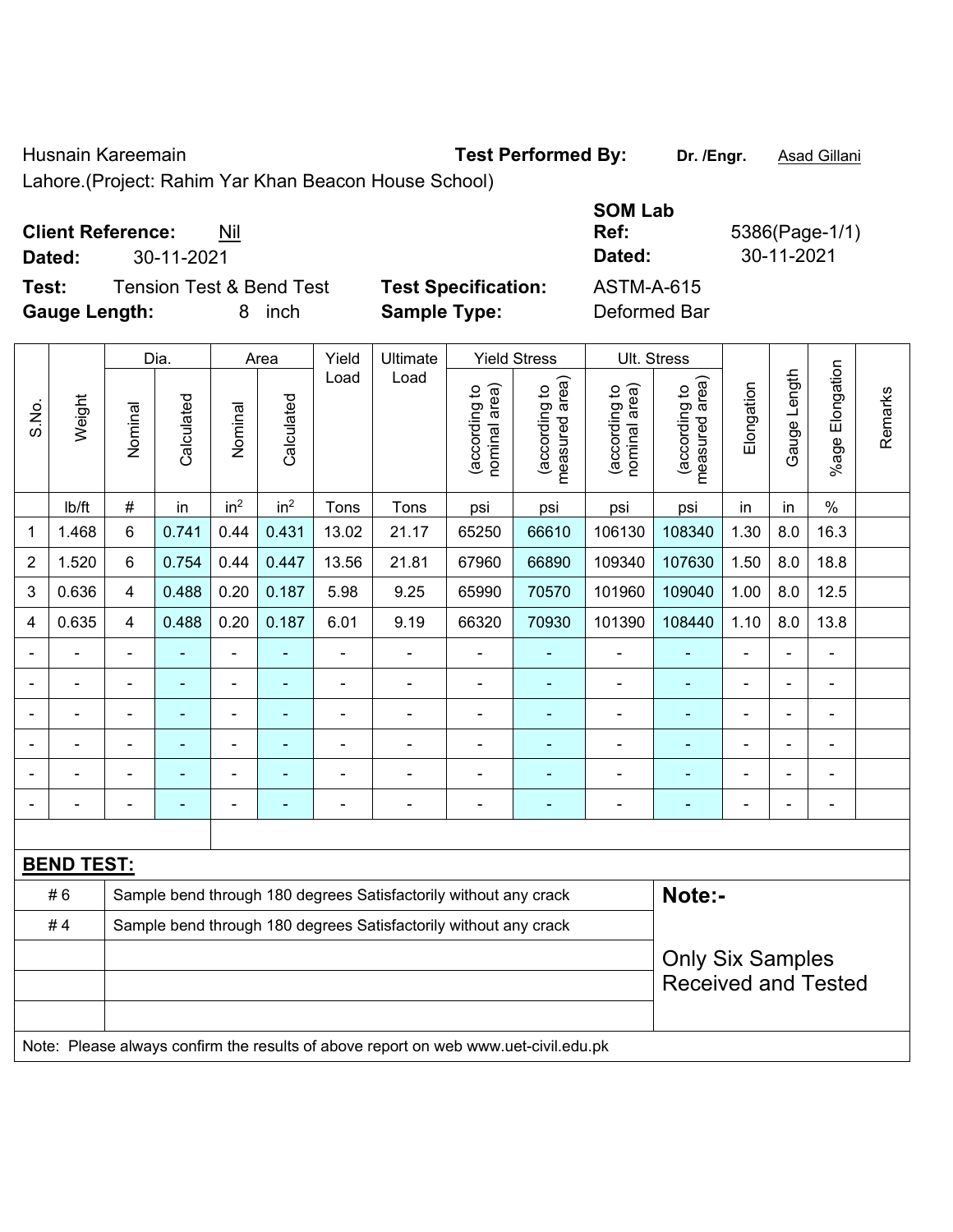Syed Mohsin Ali **Test Performed By:** Dr. /Engr. **Asad Gillani** Cyed Mohsin Ali

RE QA/QC Department Bahria Town Lahore.(Storm Water Drain at Ph-I Bahria Orchard Lhr.)

| <b>Client Reference:</b> |            | QA/QC-Steel-2426 |
|--------------------------|------------|------------------|
| Dated:                   | 24-11-2021 |                  |

**Test:** Tension Test & Bend Test **Test Specification:** ASTM-A-615 **Gauge Length:** 8 inch **Sample Type:** Deformed Bar (FF Steel)

|                          |            |                  | <b>SOM Lab</b> |                |
|--------------------------|------------|------------------|----------------|----------------|
| <b>Client Reference:</b> |            | QA/QC-Steel-2426 | Ref:           | 5387(Page-1/1) |
| Dated:                   | 24-11-2021 |                  | Dated:         | 30-11-2021     |

|                |                   |                          | Dia.           |                          | Area            | Yield                        | Ultimate                                                         |                                | <b>Yield Stress</b>             | Ult. Stress                    |                                 |                          |                          |                 |         |
|----------------|-------------------|--------------------------|----------------|--------------------------|-----------------|------------------------------|------------------------------------------------------------------|--------------------------------|---------------------------------|--------------------------------|---------------------------------|--------------------------|--------------------------|-----------------|---------|
| S.No.          | Weight            | Nominal                  | Calculated     | Nominal                  | Calculated      | Load                         | Load                                                             | nominal area)<br>(according to | measured area)<br>(according to | nominal area)<br>(according to | (according to<br>measured area) | Elongation               | Gauge Length             | %age Elongation | Remarks |
|                | lb/ft             | $\#$                     | in             | in <sup>2</sup>          | in <sup>2</sup> | Tons                         | Tons                                                             | psi                            | psi                             | psi                            | psi                             | in                       | in                       | $\%$            |         |
| 1              | 0.662             | 4                        | 0.498          | 0.20                     | 0.195           | 6.27                         | 8.31                                                             | 69130                          | 70910                           | 91610                          | 93960                           | 1.20                     | 8.0                      | 15.0            |         |
| $\overline{2}$ | 0.667             | $\overline{4}$           | 0.500          | 0.20                     | 0.196           | 6.29                         | 8.43                                                             | 69360                          | 70770                           | 92960                          | 94860                           | 1.30                     | 8.0                      | 16.3            |         |
|                | $\blacksquare$    | $\overline{\phantom{a}}$ | $\blacksquare$ | $\overline{\phantom{a}}$ | ÷               | $\blacksquare$               | $\blacksquare$                                                   | $\blacksquare$                 |                                 | $\overline{a}$                 | $\blacksquare$                  | $\overline{\phantom{a}}$ |                          | $\blacksquare$  |         |
|                |                   | $\blacksquare$           | $\blacksquare$ | $\blacksquare$           | ۰               | $\overline{a}$               | ÷                                                                | $\blacksquare$                 | $\blacksquare$                  | ÷                              | $\blacksquare$                  | $\blacksquare$           |                          | $\blacksquare$  |         |
|                |                   | ٠                        |                | ÷                        | ÷               | $\blacksquare$               | $\blacksquare$                                                   | $\qquad \qquad \blacksquare$   |                                 |                                |                                 | $\blacksquare$           |                          | ÷               |         |
|                |                   | $\blacksquare$           | $\blacksquare$ | $\blacksquare$           | ۰               | $\blacksquare$               | $\blacksquare$                                                   | $\overline{a}$                 | ٠                               | $\blacksquare$                 | $\blacksquare$                  | $\overline{\phantom{0}}$ | $\overline{\phantom{0}}$ | $\blacksquare$  |         |
| $\blacksquare$ | $\blacksquare$    | $\blacksquare$           | $\blacksquare$ | ÷,                       | ۰               | $\overline{a}$               | $\blacksquare$                                                   | $\blacksquare$                 | ٠                               | $\blacksquare$                 | $\blacksquare$                  | $\blacksquare$           | $\blacksquare$           | $\blacksquare$  |         |
|                |                   | $\blacksquare$           | $\blacksquare$ | $\blacksquare$           | ۰               | $\blacksquare$               | ٠                                                                | $\blacksquare$                 |                                 | $\overline{\phantom{a}}$       | $\overline{\phantom{a}}$        | $\blacksquare$           |                          | $\blacksquare$  |         |
|                |                   |                          |                | L.                       |                 |                              | $\overline{\phantom{a}}$                                         | $\blacksquare$                 |                                 |                                |                                 |                          |                          | ÷               |         |
| $\blacksquare$ |                   | $\blacksquare$           | ٠              | $\overline{a}$           | -               | $\qquad \qquad \blacksquare$ | $\blacksquare$                                                   | $\qquad \qquad \blacksquare$   | $\overline{\phantom{0}}$        | $\overline{\phantom{a}}$       | ٠                               | $\blacksquare$           |                          | $\blacksquare$  |         |
|                |                   |                          |                |                          |                 |                              |                                                                  |                                |                                 |                                |                                 |                          |                          |                 |         |
|                | <b>BEND TEST:</b> |                          |                |                          |                 |                              |                                                                  |                                |                                 |                                |                                 |                          |                          |                 |         |
|                | #4                |                          |                |                          |                 |                              | Sample bend through 180 degrees Satisfactorily without any crack |                                |                                 |                                | Note:-                          |                          |                          |                 |         |
|                |                   |                          |                |                          |                 |                              |                                                                  |                                |                                 |                                |                                 |                          |                          |                 |         |
|                |                   |                          |                |                          |                 |                              |                                                                  |                                |                                 |                                | <b>Only Three Samples</b>       |                          |                          |                 |         |
|                |                   |                          |                |                          |                 |                              |                                                                  |                                |                                 | <b>Received and Tested</b>     |                                 |                          |                          |                 |         |
|                |                   |                          |                |                          |                 |                              |                                                                  |                                |                                 |                                |                                 |                          |                          |                 |         |

Note: Please always confirm the results of above report on web www.uet-civil.edu.pk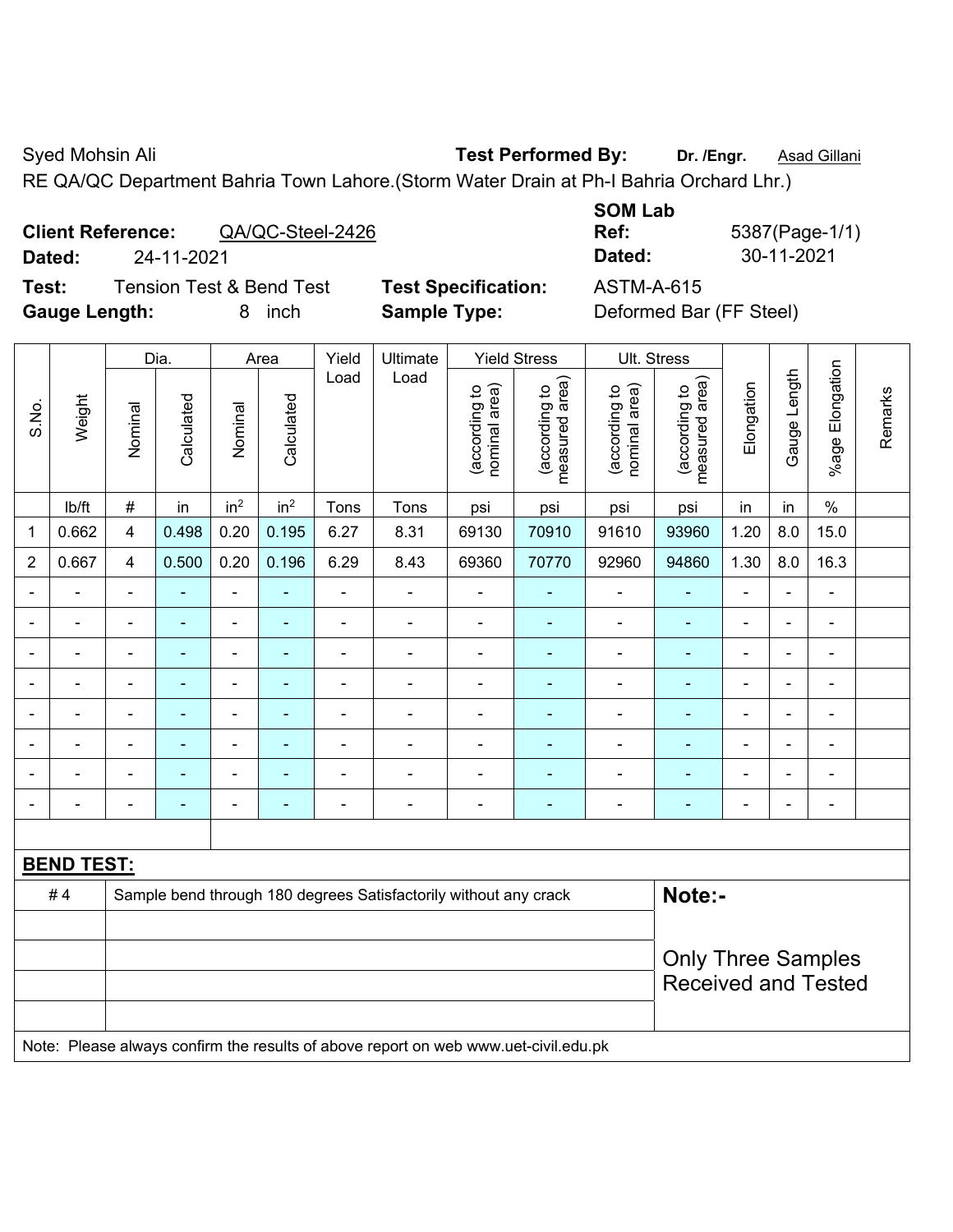Gulberg,Lahore.

### **Client Reference:** Nil

**Test:** Tension Test & Bend Test **Test Specification:** ASTM-A-615 **Gauge Length:** 8 inch **Sample Type:** Deformed Bar

|                   | <b>Client Reference:</b><br>Nıl |                            | Ref:       | 5389(Page-1 |
|-------------------|---------------------------------|----------------------------|------------|-------------|
| Dated:            | 30-11-2021                      |                            | Dated:     | 30-11-2021  |
| Test <sup>.</sup> | Tension Test & Rend Test.       | <b>Test Specification:</b> | ASTM-A-615 |             |

**SOM Lab Ref:** 5389(Page-1/1)

Received and Tested

|                          |                   |                          | Dia.           |                 | Area            | Yield          | Ultimate |                                | <b>Yield Stress</b>             | Ult. Stress                    |                                 |                           |                          |                       |         |  |
|--------------------------|-------------------|--------------------------|----------------|-----------------|-----------------|----------------|----------|--------------------------------|---------------------------------|--------------------------------|---------------------------------|---------------------------|--------------------------|-----------------------|---------|--|
| S.No.                    | Weight            | Nominal                  | Calculated     | Nominal         | Calculated      | Load           | Load     | nominal area)<br>(according to | measured area)<br>(according to | (according to<br>nominal area) | measured area)<br>(according to | Elongation                | Gauge Length             | Elongation<br>$%$ age | Remarks |  |
|                          | lb/ft             | $\#$                     | in             | in <sup>2</sup> | in <sup>2</sup> | Tons           | Tons     | psi                            | psi                             | psi                            | psi                             | in                        | in                       | $\%$                  |         |  |
| $\mathbf 1$              | 2.693             | 8                        | 1.004          | 0.79            | 0.791           | 29.51          | 35.22    | 82390                          | 82280                           | 98320                          | 98200                           | 1.20                      | 8.0                      | 15.0                  |         |  |
| $\overline{2}$           | 1.455             | 6                        | 0.738          | 0.44            | 0.428           | 15.92          | 19.88    | 79810                          | 82050                           | 99640                          | 102430                          | 1.30                      | 8.0                      | 16.3                  |         |  |
| 3                        | 0.681             | $\overline{\mathbf{4}}$  | 0.505          | 0.20            | 0.200           | 6.98           | 8.74     | 77000                          | 77000                           | 96340                          | 96340                           | 1.20                      | 8.0                      | 15.0                  |         |  |
| $\blacksquare$           |                   | $\overline{\phantom{0}}$ |                |                 | ۰               |                |          | $\qquad \qquad \blacksquare$   |                                 | $\overline{a}$                 | $\blacksquare$                  |                           | $\blacksquare$           |                       |         |  |
|                          |                   |                          | -              | -               | ۰               | -              |          |                                |                                 |                                | $\overline{\phantom{0}}$        | $\blacksquare$            |                          | $\overline{a}$        |         |  |
| $\blacksquare$           | $\blacksquare$    | $\overline{\phantom{0}}$ | $\blacksquare$ | ۰               | ۰               | $\blacksquare$ |          | $\blacksquare$                 | ٠                               | ۰                              | $\blacksquare$                  | ۰                         | $\overline{\phantom{0}}$ | $\blacksquare$        |         |  |
| $\blacksquare$           |                   | $\blacksquare$           | -              | $\blacksquare$  |                 |                |          |                                |                                 |                                | ۰                               | ۰                         | $\overline{\phantom{0}}$ | $\blacksquare$        |         |  |
| $\overline{\phantom{0}}$ |                   |                          |                |                 |                 |                |          |                                |                                 |                                |                                 |                           |                          | $\blacksquare$        |         |  |
| $\blacksquare$           |                   |                          | -              | $\blacksquare$  |                 |                |          |                                |                                 |                                |                                 |                           |                          |                       |         |  |
|                          |                   |                          |                |                 |                 |                |          |                                |                                 |                                |                                 |                           |                          |                       |         |  |
|                          |                   |                          |                |                 |                 |                |          |                                |                                 |                                |                                 |                           |                          |                       |         |  |
|                          | <b>BEND TEST:</b> |                          |                |                 |                 |                |          |                                |                                 |                                |                                 |                           |                          |                       |         |  |
|                          |                   | No Bend test performed   |                |                 |                 |                |          |                                |                                 |                                | Note:-                          |                           |                          |                       |         |  |
|                          |                   |                          |                |                 |                 |                |          |                                |                                 |                                |                                 | <b>Only Three Samples</b> |                          |                       |         |  |

Note: Please always confirm the results of above report on web www.uet-civil.edu.pk

Raza Hashmi **Test Performed By:** Dr. /Engr. **Asad Gillani** Caza Hashmi and Dr. *Asad Gillani*